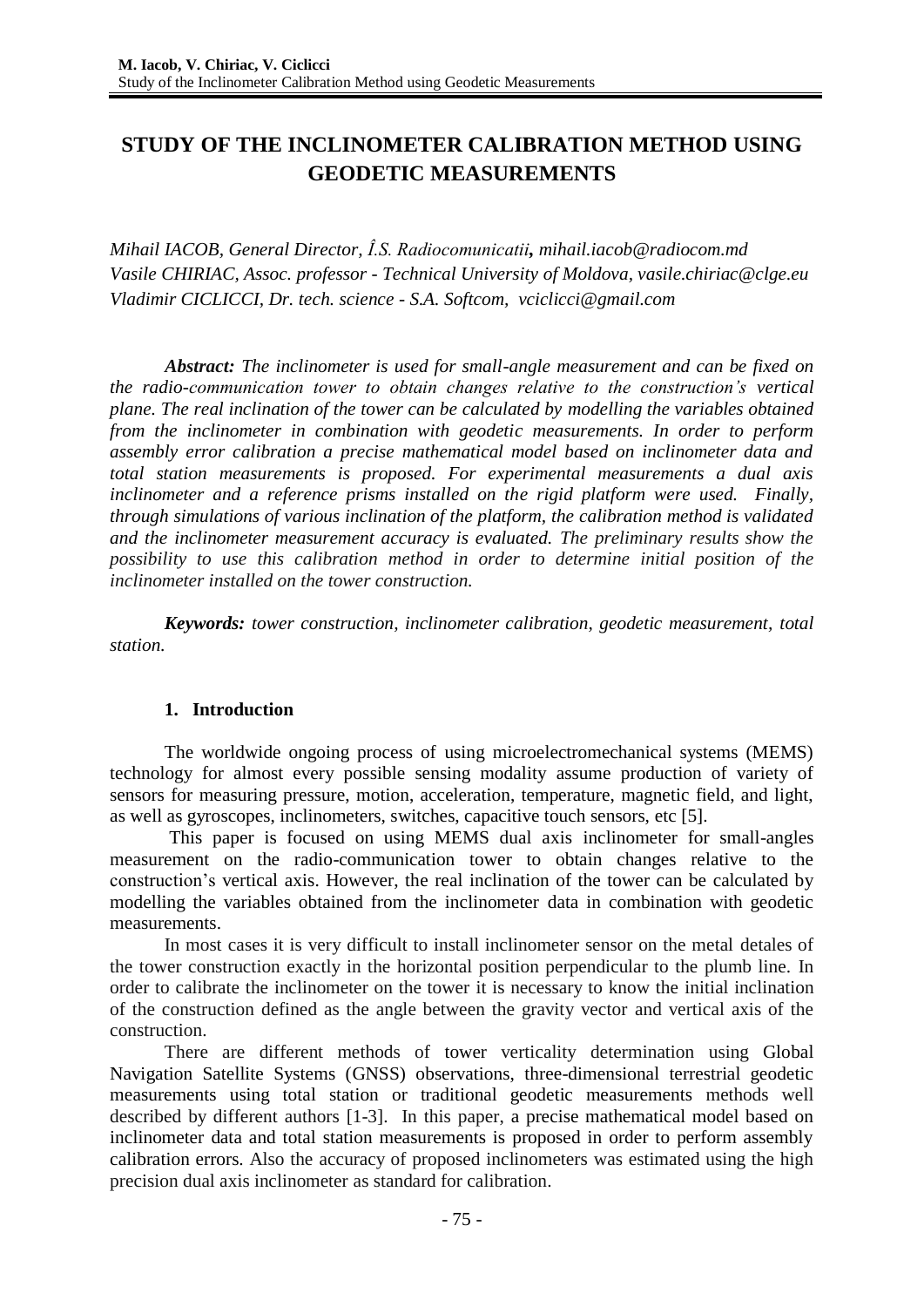#### **2. Frame systems and orientation parameters**

A total of three different topocentric coordinate systems are defined (see figure 1).

Total station topocentric coordinate system with origin in the intersection of instrument vertical axis  $U_{TS}$  with telescope axis and  $N_{TS}$ ,  $E_{TS}$  axis oriented to the North and East directions respectively.

Topocentric coordinate system with origin in the in the centre of prism P1 and *NTS,*   $E'_{TS} U'_{TS}$  axis oriented parallel to the total station topocentric coordinate system.

Sensor platform coordinate system with origin in the centre of prism P1 *U<sub>PT</sub>* axis oriented parallel to total station topocentric coordinate system and *NPT* axis oriented to the prism  $P_2$  by yaw angle  $\alpha$  from  $N_{TS}$  axis and  $E_{PT}$  rotated 90 degrees clock verso from the  $N_{PT}$ axis.

Inclined sensor platform coordinate system by pitch angle  $\beta$  rotated clock verso around axis  $N'_{PT}$  with origin in the centre of prism  $P_I$  and  $E'_{PT}$ ,  $U'_{PT}$  respectively.

Inclined sensor platform coordinate system by roll angle  $\gamma$  rotated clock wise around axis  $E''_{PT}$  with origin in the centre of prism  $P_I$  and  $N''_{PT}$ ,  $U''_{PT}$  respectively.



Fig.1. Relationship between topocentric coordinates and sensor platform orientation parameters.

Relationship between geodetic topocentric coordinates  $N'_{TS}$ ,  $E'_{TS}$ ,  $U'_{TS}$ , and sensor platform system of coordinates  $N''_{PT}E''_{PT}U''_{PT}$  are defined by rotation matrix  $R$  [4]: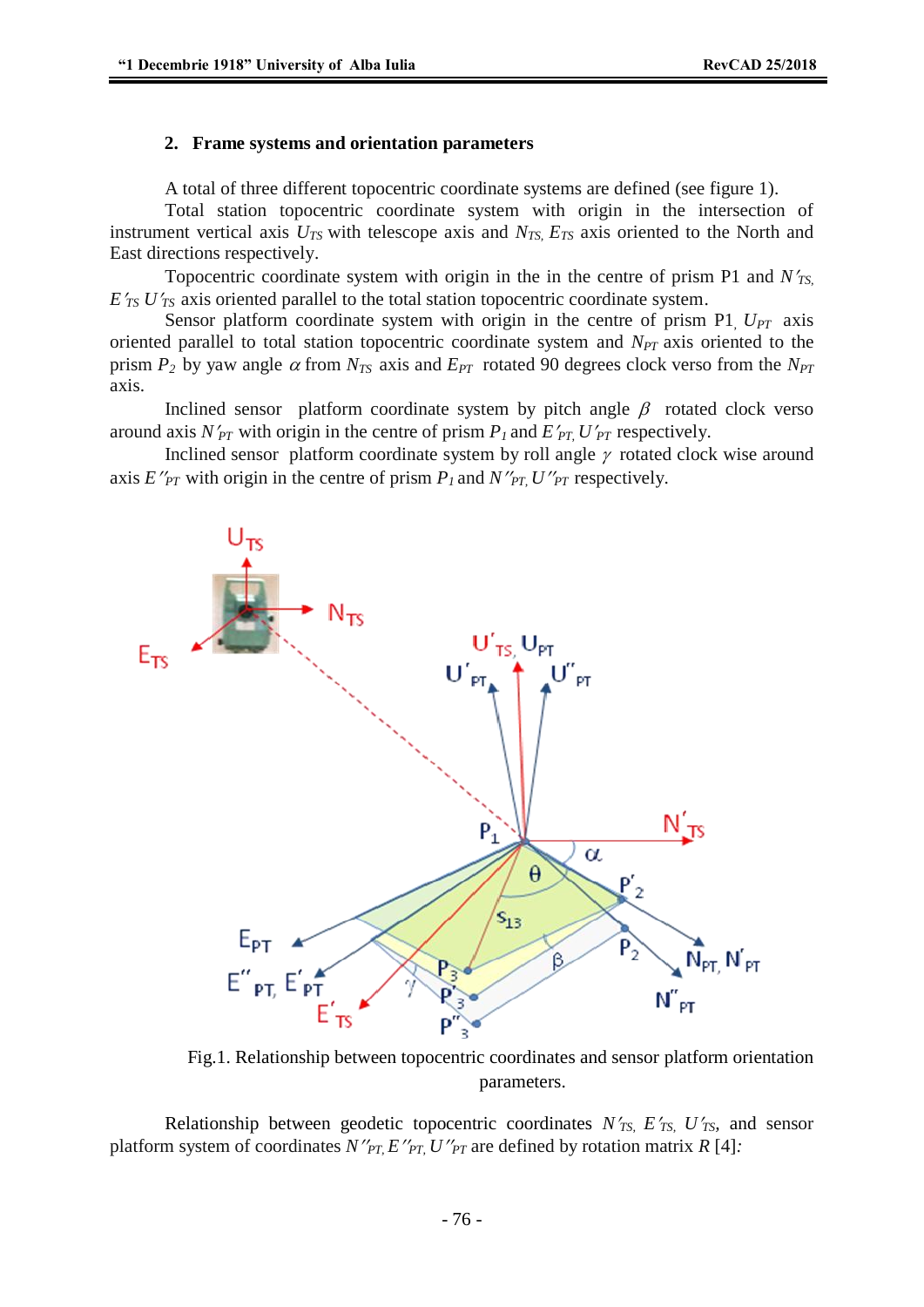$$
R = \begin{bmatrix} \cos \alpha & -\sin \alpha & 0 \\ \sin \alpha & \cos \alpha & 0 \\ 0 & 0 & 1 \end{bmatrix} \times \begin{bmatrix} \cos \beta & 0 & \sin \beta \\ 0 & 1 & 0 \\ -\sin \beta & 0 & \cos \gamma \end{bmatrix} \times \begin{bmatrix} 1 & 0 & 0 \\ 0 & \cos \gamma & -\sin \gamma \\ 0 & \sin \gamma & \cos \gamma \end{bmatrix} . \tag{1}
$$

Geodetic topocentric coordinates  $N'_{TS}$ ,  $E'_{TS}$ ,  $U'_{TS}$ , could be determined by using translation vector  $[AN, AE, AU]^T$  from total station system of coordinate to sensor platform system of coordinate:

$$
\begin{array}{ccc}\n\cos \alpha & 0 \\
0 & 1\n\end{array}\n\begin{array}{c}\n\times \begin{bmatrix}\n0 & 1 & 0 \\
-\sin \beta & 0 & \cos \gamma\n\end{bmatrix}\n\begin{array}{c}\n\times \begin{bmatrix}\n0 & \cos \gamma & -\sin \gamma \\
0 & \sin \gamma & \cos \gamma\n\end{bmatrix}.\n\end{array}
$$
\nic coordinates  $N'_{TS}$ ,  $E'_{TS}$ ,  $U'_{TS}$ , could be determined by using  $\Delta U$ ]<sup>T</sup> from total station system of coordinate to sensor platform

\n
$$
\begin{bmatrix}\nN'_{TS} \\
E'_{TS} \\
U'_{TS}\n\end{bmatrix}\n=\n\begin{bmatrix}\nN_{TS} \\
E_{TS} \\
U_{TS}\n\end{bmatrix}\n+\n\begin{bmatrix}\n\Delta N \\
\Delta E \\
\Delta U\n\end{bmatrix}.
$$
\nn orientation angle (yaw)  $\alpha$ , vertical angle  $z$ , distance  $s$  and total  $\cos N_{TS}$ ,  $E_{TS}$ ,  $U_{TS}$  are well known as the following [4]:\n
$$
\alpha = \arctg \frac{E}{N^2}; \quad z = \arctg \frac{\sqrt{N^2 + E^2}}{N^2}; \quad s = \sqrt{N^2 + E^2 + U^2}. \tag{3}
$$

Relationship between orientation angle (yaw)  $\alpha$ , vertical angle *z*, distance *s* and total station system of coordinates  $N_{TS}$ ,  $E_{TS}$ ,  $U_{TS}$  are well known as the following [4]:

$$
\begin{bmatrix} N_{TS} \\ E_{TS} \\ U_{TS} \end{bmatrix} = s \begin{bmatrix} \sin z \cos \alpha \\ \sin z \sin \alpha \\ \cos z \end{bmatrix}; \quad \alpha = \arctg \frac{E}{N}; \quad z = \arctg \frac{\sqrt{N^2 + E^2}}{U}; \quad s = \sqrt{N^2 + E^2 + U^2}. \tag{3}
$$

The equations (1-3) are the foundation for development of measurement model for determination of orientation parameters.

#### **3. Measurement model for orientation parameters determination**

In order to derive parameters yaw-pitch-roll from total station measurements on the orientation angle  $\alpha$ , vertical angle *z* and distance *s*, the inclination of sensor platform was simulated using iron plate installed on tribrach with 3 fixed mini-prisms as showed in fig. 2. For demonstration on the sensor platform were fixed two dual-axis Bewis Sensing inclinometers with accuracy  $0.01^{\circ}$  for calibration and  $0.001^{\circ}$  as standard for measuring pitch and roll angels.

The measurements were done by Leica Geosystems total station TC802 with accuracy  $m_{\alpha} = \pm 2$ " and  $m_s = \pm (2+2ppm)$  mm in 14 sessions with sensor platform inclinations angles from 0 to -3 degrees.

The translation vector was determined as differences of topocentric coordinates of prism P3 and prism P1 in order to identify origin and the orientation angle  $\alpha$  of platform coordinate system:

$$
\begin{bmatrix}\nN'_{TS} \\
E'_{TS} \\
U'_{TS}\n\end{bmatrix}_{P2} =\n\begin{bmatrix}\nN_{TS} \\
E_{TS} \\
U_{TS}\n\end{bmatrix}_{P2} -\n\begin{bmatrix}\nN_{TS} \\
E_{TS} \\
U_{TS}\n\end{bmatrix}_{P1}, \qquad \alpha = \arctg \frac{E_{TS2}}{N_{TS2}};
$$
\n(4)

Once the orientation angle  $\alpha$  is obtained as in equations (4) a sensor platform could be oriented by rotation matrix around prism  $P_1$  and the pitch angle along the axis  $N_{PT}$  would be determined using the following formulas:

$$
\begin{bmatrix} N_{PT} \\ E_{PT} \\ U_{PT} \end{bmatrix}_{P2} = \begin{bmatrix} \cos \alpha & -\sin \alpha & 0 \\ \sin \alpha & \cos \alpha & 0 \\ 0 & 0 & 1 \end{bmatrix} \times \begin{bmatrix} N'_{TS} \\ E'_{TS} \\ U'_{TS} \end{bmatrix}_{P2}, \qquad \beta = \arctg \frac{U_{PT2}}{N_{PT2}}.
$$
 (5)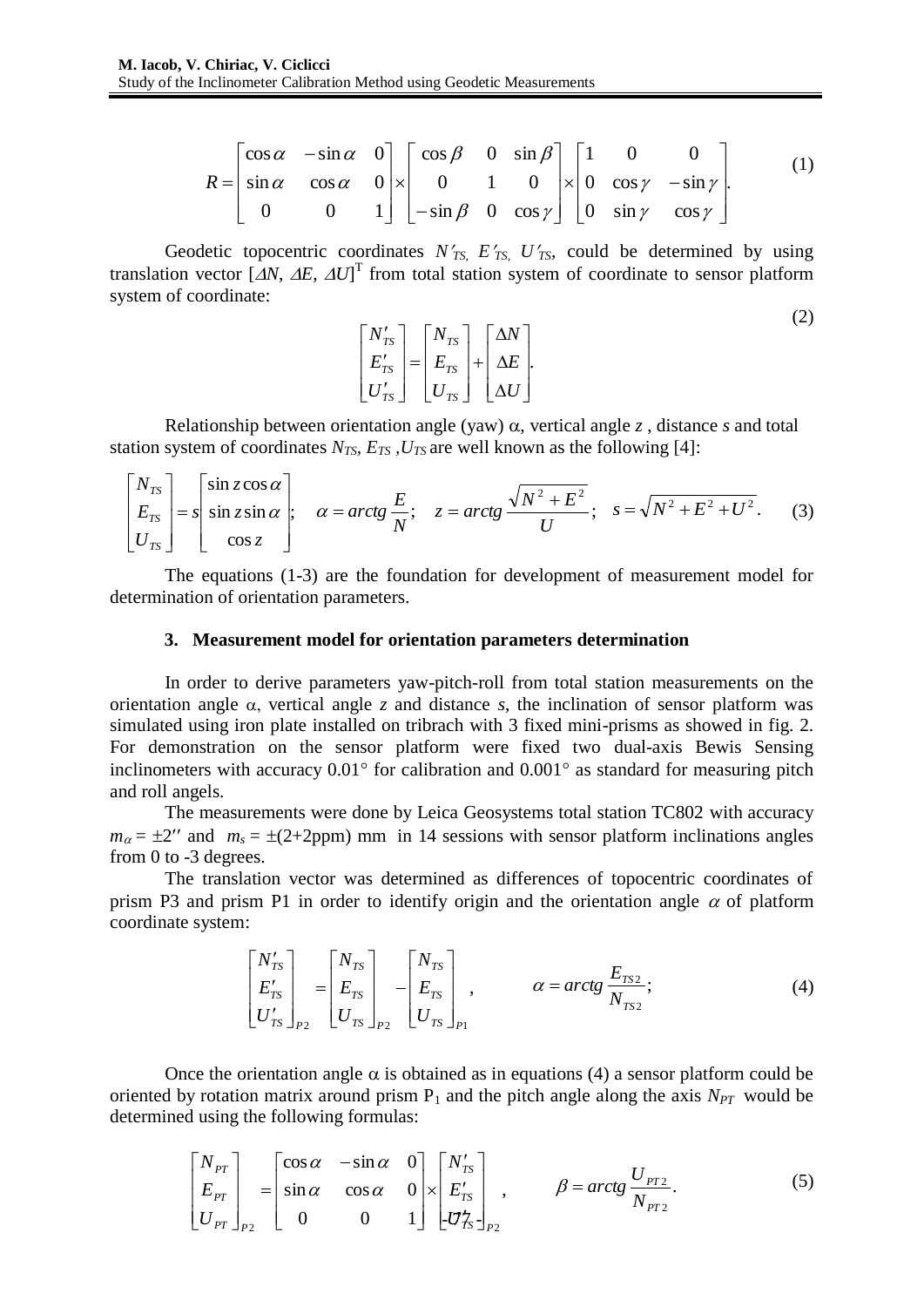

Fig. 2. The demonstration sensor platform for measuring pitch and roll angels

Once the estimates of orientation  $\alpha$  and pitch  $\beta$  angles are obtained as in equations (4-5), a series of rotations needs to be carried out prior to determining the roll angle  $\gamma$  from the measurements to prism  $P_3$  [2]:

$$
\begin{bmatrix}\nN'_{TS} \\
E'_{TS} \\
U'_{TS}\n\end{bmatrix}_{P3} =\n\begin{bmatrix}\nN_{TS} \\
E_{TS} \\
U_{TS}\n\end{bmatrix}_{P3} -\n\begin{bmatrix}\nN_{TS} \\
E_{TS} \\
U_{TS}\n\end{bmatrix}_{P1},\n\begin{bmatrix}\nN_{PT} \\
E_{PT} \\
U_{PT}\n\end{bmatrix}_{P3} =\n\begin{bmatrix}\n\cos\alpha & -\sin\alpha & 0 \\
\sin\alpha & \cos\alpha & 0 \\
0 & 0 & 1\n\end{bmatrix}\n\times\n\begin{bmatrix}\nN'_{TS} \\
E'_{TS} \\
U'_{TS}\n\end{bmatrix}_{P3},
$$
\n(6)

$$
\begin{bmatrix} N'_{PT} \\ E'_{PT} \\ U'_{PT} \end{bmatrix}_{P3} = \begin{bmatrix} \cos \beta & 0 & \sin \beta \\ 0 & 1 & 0 \\ -\sin \beta & 0 & \cos \gamma \end{bmatrix} \times \begin{bmatrix} N_{PT} \\ E_{PT} \\ U_{PT} \end{bmatrix}_{P3}, \quad \begin{bmatrix} N''_{PT} \\ E''_{PT} \\ U''_{PT} \end{bmatrix}_{P3} = \begin{bmatrix} 1 & 0 & 0 \\ 0 & \cos \gamma & -\sin \gamma \\ 0 & \sin \gamma & \cos \gamma \end{bmatrix} \times \begin{bmatrix} N'_{PT} \\ E'_{PT} \\ U'_{PT} \end{bmatrix}_{P3}.
$$
 (7)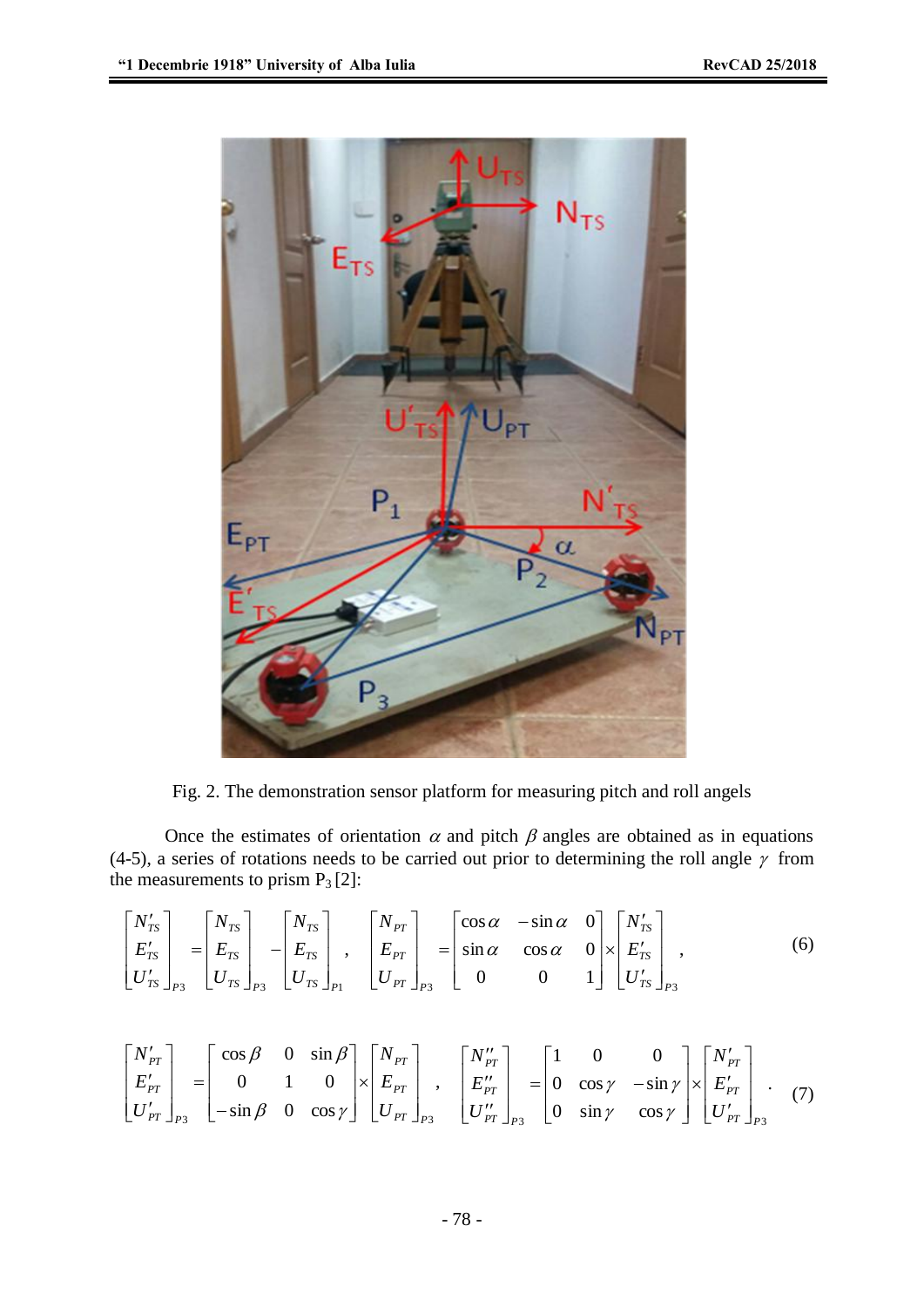Taking in account that a third rotation by roll angle  $\gamma$ , rotates the prism P3 coordinates  $N'_{PT}$ ,  $E'_{PT}$ ,  $U'_{PT}$  to its platform frame  $U''_{PT} = 0$ . From last row the roll angle  $\gamma$  could be derived as following:

$$
\sin \gamma \cdot E'_{PT3} + \cos \gamma \cdot U'_{PT3} = 0, \quad \text{therefore,} \quad \gamma = \arctg \frac{U'_{PT2}}{E_{PT2}}.
$$
 (8)

Coordinates *N''<sub>PT</sub>*, *E''<sub>PT</sub>*, *U''<sub>PT</sub>* can be calculated also for control using distance  $S_{13}$  and angle  $\theta$  between axis  $N_{PT}$  and direction from prism  $P_I$  to prism  $P_3$ :

$$
N''_{PT3} = S_{13} \cdot \cos \theta, \quad E''_{PT3} = S_{13} \cdot \sin \theta, \quad \text{were}
$$
\n
$$
S_{13} = \left[ (U_{TS3} - E_{TS1})^2 + (U_{TS3} - E_{TS1})^2 + (U_{TS3} - E_{TS1})^2 \right]^{\frac{1}{2}}.
$$
\n(9)

Finally, through simulations of various inclination of the sensor platform, the calibration method is validated and the inclinometer measurement accuracy is evaluated (see table 1).

Table 1. Comparison of measured and calculated pitch and roll and determination of calibration parameters (average) and they standard deviation (STD)

| <b>Session</b> | <b>Measured</b>               | <b>Measured</b>     | <b>Calculated</b>           | <b>Differences</b>                   | <b>Calculated</b>           | <b>Differences</b>                   |
|----------------|-------------------------------|---------------------|-----------------------------|--------------------------------------|-----------------------------|--------------------------------------|
| number         | pitch $(\beta^{\circ}{}_{m})$ | roll $(\gamma^o_m)$ | pitch $(\beta^{\circ}_{c})$ | $\Delta \beta = \beta_c - \beta_{m}$ | roll $(\gamma^{\circ}_{c})$ | $\Delta \beta = \beta_c - \beta_{m}$ |
|                | $-1.1510$                     | $-0.1908$           | 1.1654                      | 0.0308                               | $-0.3377$                   | $-0.1469$                            |
| $\overline{2}$ | $-1.1764$                     | $-0.0748$           | $-1.0890$                   | 0.0874                               | $-0.3516$                   | $-0.2768$                            |
| 3              | $-1.1792$                     | $-0.0648$           | $-1.1052$                   | 0.0740                               | $-0.3094$                   | $-0.2446$                            |
| 4              | $-0.5362$                     | $-3.0214$           | $-0.3759$                   | 0.1603                               | $-3.2435$                   | $-0.2221$                            |
| 5              | $-0.8932$                     | $-1.3802$           | $-0.7879$                   | 0.1053                               | $-1.6026$                   | $-0.2224$                            |
| 6              | $-1.3868$                     | $-1.8156$           | $-1.2986$                   | 0.0882                               | $-2.0109$                   | $-0.1953$                            |
| 7              | $-0.8194$                     | $-1.9860$           | $-0.6762$                   | 0.1432                               | $-2.2158$                   | $-0.2298$                            |
| 8              | $-0.5306$                     | $-2.0796$           | $-0.4531$                   | 0.0775                               | $-2.2689$                   | $-0.1893$                            |
| 9              | $-1.6774$                     | $-1.7038$           | $-1.5512$                   | 0.1262                               | $-1.9272$                   | $-0.2234$                            |
| 10             | $-0.8438$                     | $-0.9646$           | $-0.7829$                   | 0.0609                               | $-1.1375$                   | $-0.1729$                            |
| 11             | $-1.0758$                     | 0.1326              | $-0.9963$                   | 0.0795                               | $-0.1705$                   | $-0.3031$                            |
| 12             | $-0.8512$                     | $-0.9338$           | $-0.7566$                   | 0.0946                               | $-1.1517$                   | $-0.2179$                            |
| 13             | $-0.6930$                     | $-1.6650$           | $-0.5658$                   | 0.1272                               | $-1.9059$                   | $-0.2409$                            |
| 14             | $-0.5096$                     | $-2.5366$           | $-0.3952$                   | 0.1144                               | $-2.7294$                   | $-0.1928$                            |
|                |                               |                     | <b>STD</b><br>$\equiv$      | 0.0343                               | $STD =$                     | 0.0403                               |
|                |                               |                     | $Average =$                 | 0.0978                               | $Average =$                 | $-0.2199$                            |

The results of comparison of calculated from total station measurements and measured by inclinometer with accuracy 0.01 degrees are visualized using diagrams in figures 4,5.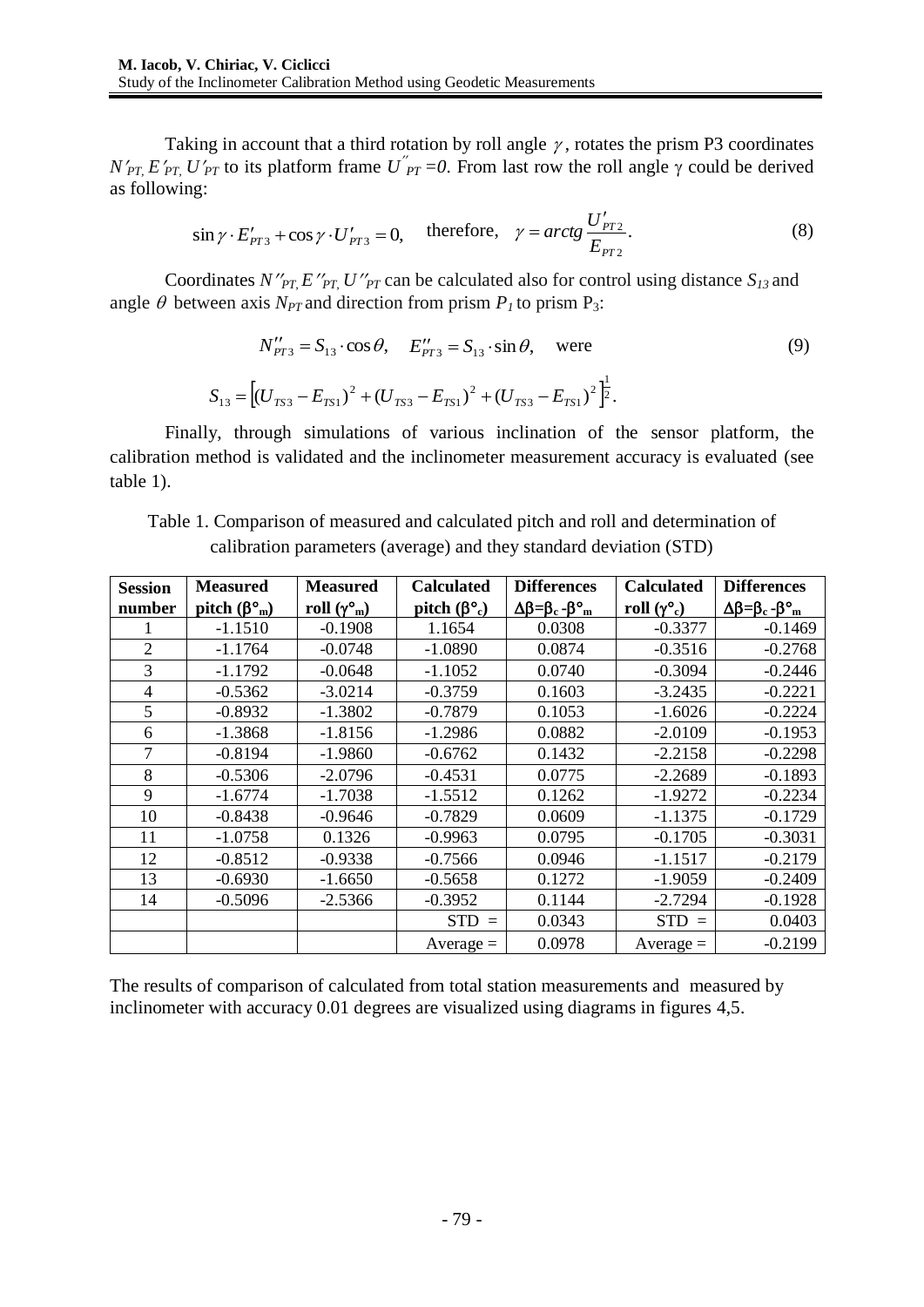





Fig. 4. Comparison of calculated and measured by inclinometer pitch angle

The results show the possibility to use this calibration method in order to determine initial position of the inclinometer installed on the tower construction.

#### **4. Accuracy of orientation parameters determination**

The accuracy of the computed pitch and roll by direct computation formulas can be derived based on laws of error propagation [2]:

$$
m_{\beta} = \frac{m_U}{S}, \qquad m_{\gamma} = \frac{m_{NE}}{S \cdot \cos \theta}.
$$
 (10)

The influence of total station coordinate measurements with 2.5 mm accuracy on pitch and roll angles errors function on distances between prisms are shown on figure 5.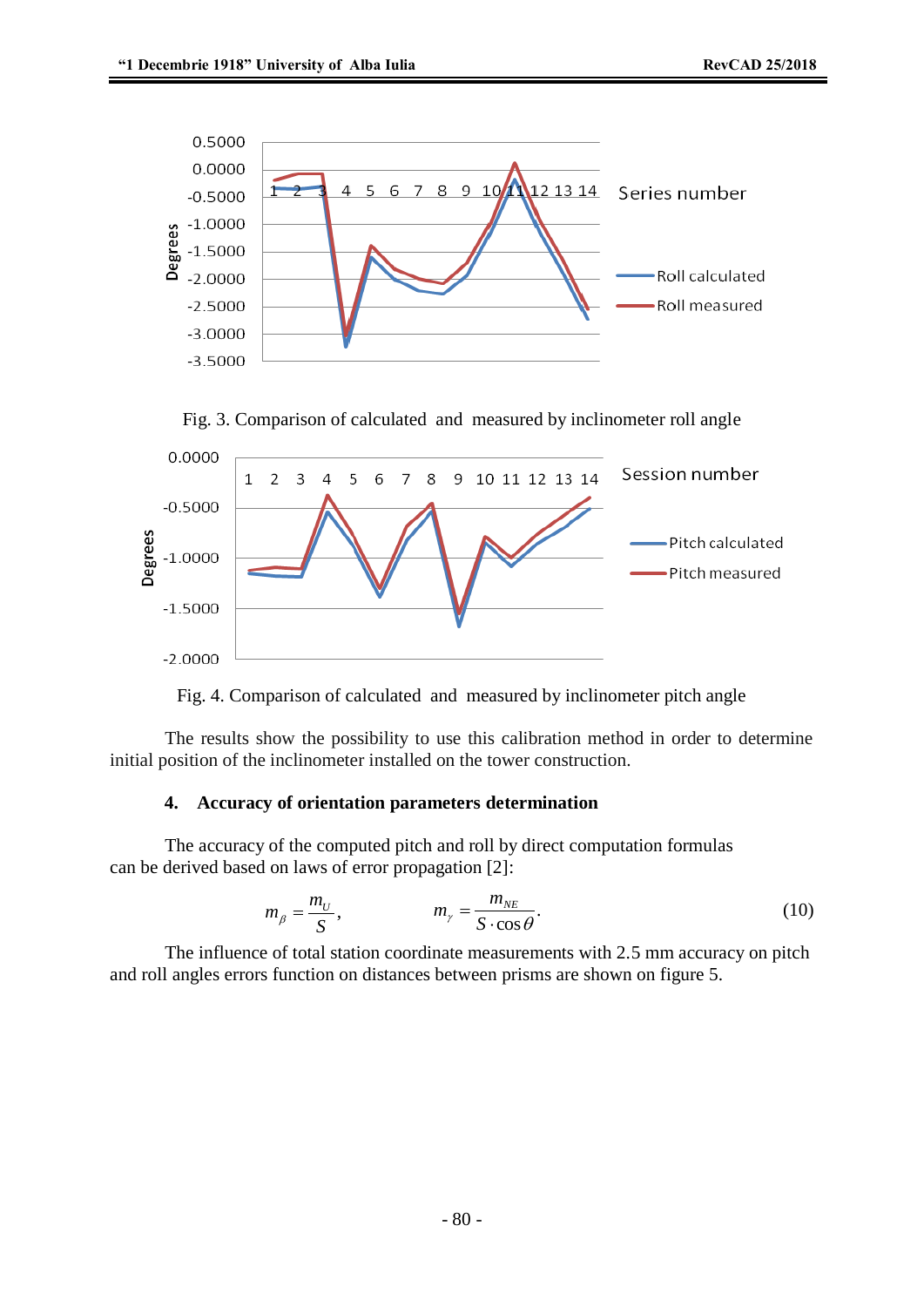

Fig. 5. The influence of total station coordinate measurements on pitch and roll angles

From equation (10) results that the accuracy of pitch and roll are inverse proportional to the distance between prisms.

The results of demonstration test shows the standard deviation of calculated pitch and roll angles  $0.034^{\circ}$  and  $0.040^{\circ}$  respectively (see table 1). The accuracy estimation using standard dual axis inclinometer shows better results of pitch and roll measurements 0.007° and 0.004°. These differences could be interpreted as influence of floor vibrations because of indoor measurements.

The average of differences between measured and calculated pith and roll angles could be considered as corrections in inclinometers installed on the radio-communication tower at different levels.

## **5. Conclusions**

The agreement between inclinometer measurements and independent geodetic methods of computing yaw-pith-roll parameters shows the necessity to continue investigations on the radio-communication tower constructions using different inclinometers and geodetic equipment.

The results of investigations shows the necessity to use high precision total stations at least 2 arcsec and 2mm+2ppm precision total station in order to calibrate inclinometer sensors on the tower construction with a level of precision comparable to the angular accuracy achievable by 0.01 degrees precision inclinometers.

In conclusion, the geodetic methods of determination of yaw-pitch-roll parameters should be used for installation of inclinometer sensors in order to avoid any influence of construction details due to the irregularity of reference surface.

The simulation examples of the influence of total station accuracy on determination of yaw-pitch-roll parameters show necessity to take in consideration possibility to increase distances between prisms for high precision calibration of inclinometer sensors.

The future investigations should be oriented to combinations of total station measurements with GNSS observations in order to increase the accuracy of installation of inclinometer sensors.